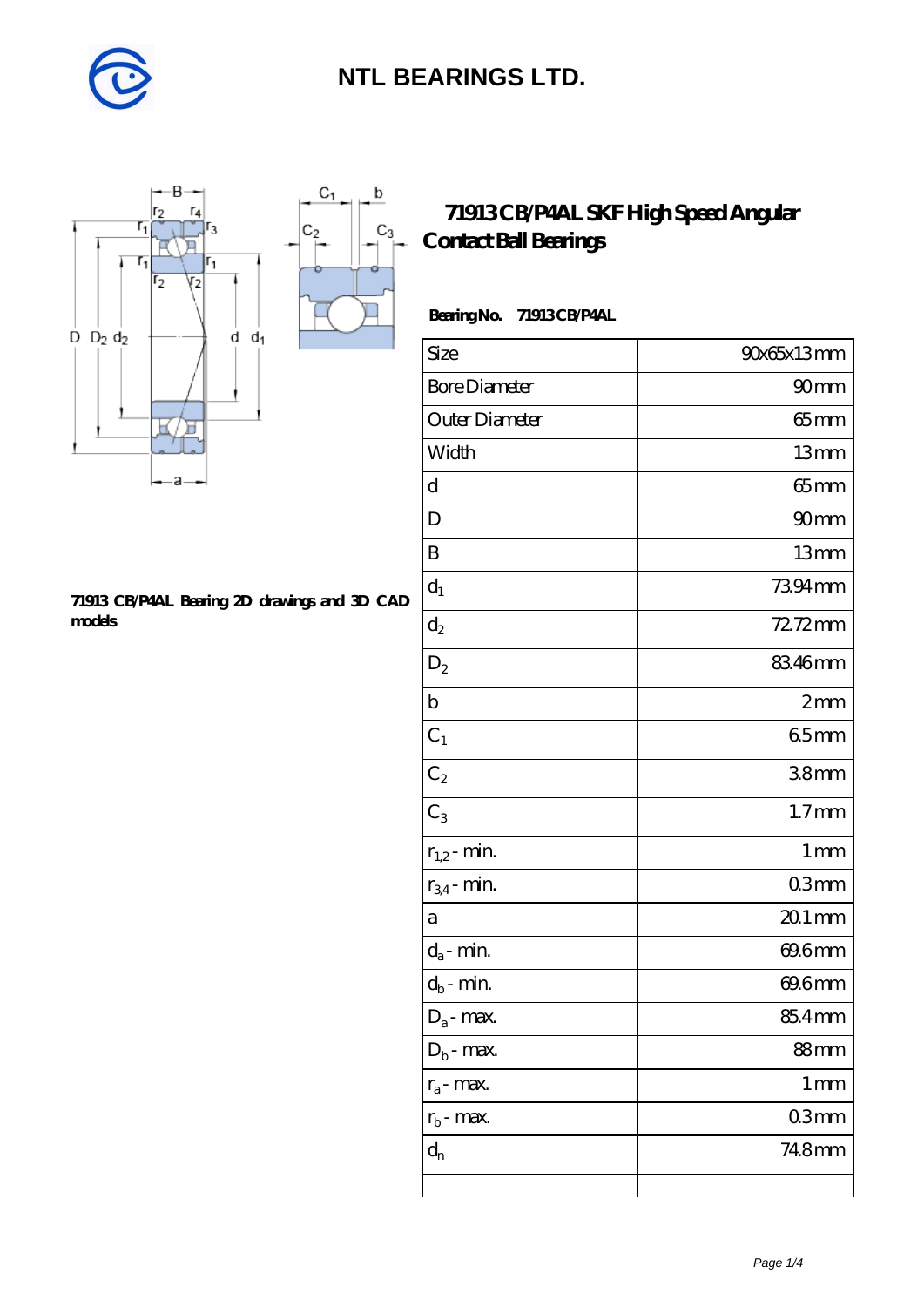

| Basic dynamic load rating-<br>С          | 106kN           |
|------------------------------------------|-----------------|
| Basic static load rating - $C_0$         | 9.5kN           |
| Fatigue load limit - $P_u$               | 04kN            |
| Limiting speed for grease<br>lubrication | 20000r/min      |
| Limiting speed for oil<br>lubrication    | 30000mm/min     |
| Ball - $D_w$                             | 5556mm          |
| $Ball - z$                               | 32              |
| $G_{ref}$                                | 296cm3          |
| Calculation factor - $f_0$               | 99              |
| Preload class $A - G_A$                  | 35N             |
| Preload class $B - G_B$                  | 70N             |
| Preload class C - $G_C$                  | 210N            |
| Calculation factor - f                   | 1.13            |
| Calculation factor - f                   | 1               |
| Calculation factor - f <sub>2A</sub>     | 1               |
| Calculation factor - f <sub>2B</sub>     | 1.02            |
| Calculation factor - $f_{\chi}$          | 1.07            |
| Calculation factor - $f_{HC}$            | 1               |
| Preload class A                          | 38N/micron      |
| Preload class B                          | 51 N/micron     |
| Preload class C                          | 81 N/micron     |
| $d_1$                                    | 7394mm          |
| $\mathrm{d}_2$                           | 72.72mm         |
| $D_2$                                    | 83.46mm         |
| $C_1$                                    | 65mm            |
| $C_{2}$                                  | 38mm            |
| $C_3$                                    | $1.7$ mm        |
| $r_{1,2}$ min.                           | 1 <sub>mm</sub> |
|                                          |                 |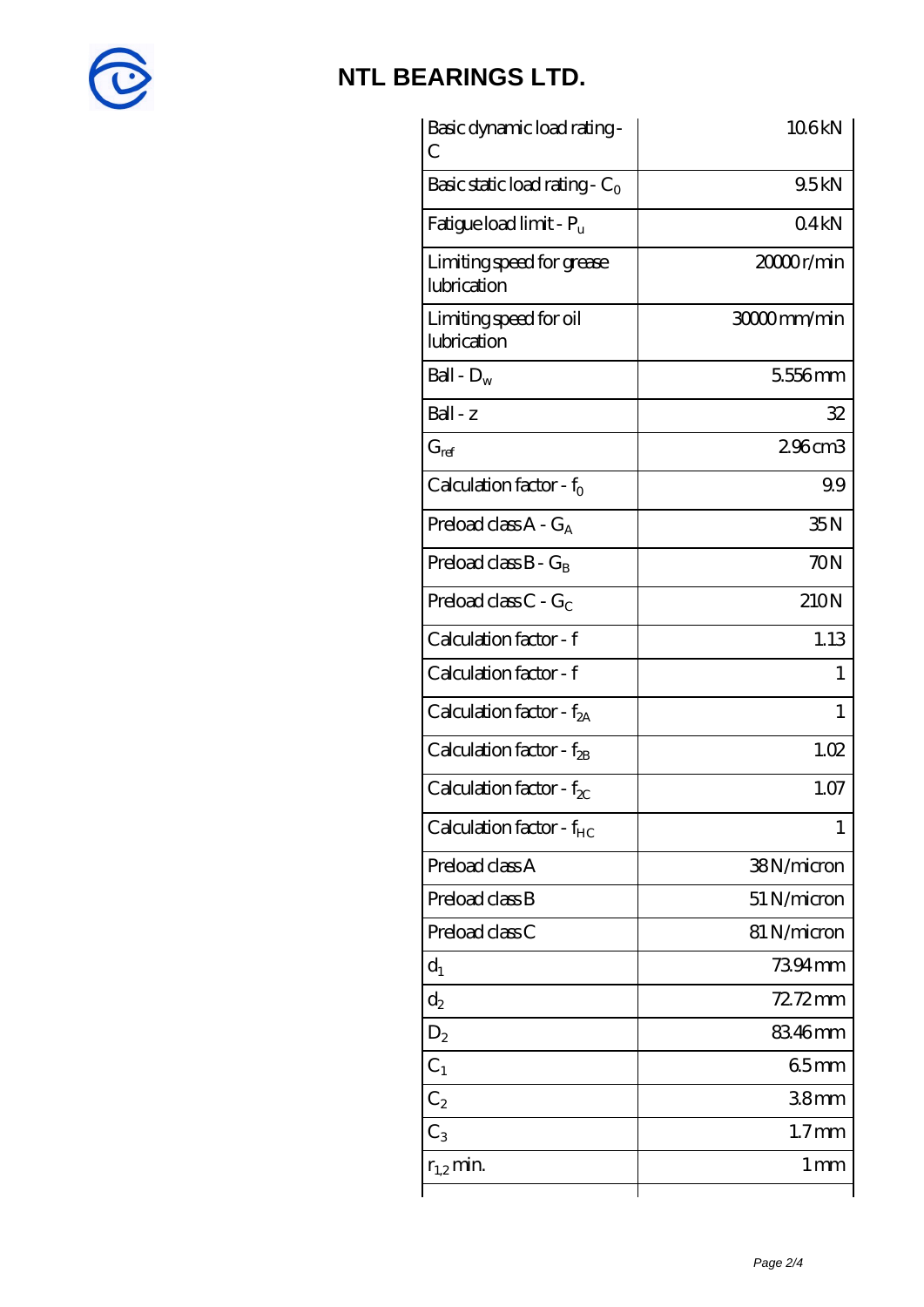

| $r_{34}$ min.                               | 03mm                  |
|---------------------------------------------|-----------------------|
| $d_a$ min.                                  | 69.6mm                |
| $d_b$ min.                                  | 69.6mm                |
| $D_a$ max.                                  | 85.4mm                |
| $Db$ max.                                   | 88mm                  |
| $r_{a}$ max.                                | 1 mm                  |
| $rb$ max.                                   | 03mm                  |
| $d_{n}$                                     | 748mm                 |
| Basic dynamic load rating C                 | 143kN                 |
| Basic static load rating $C_0$              | 15.3kN                |
| Fatigue load limit Pu                       | 04kN                  |
| Attainable speed for grease<br>lubrication  | 20000r/min            |
| Attainable speed for oil-air<br>lubrication | 30000r/min            |
| Ball diameter $D_w$                         | 5556mm                |
| Number of balls z                           | 32                    |
| Reference grease quantity<br>$G_{ref}$      | $296$ cm <sup>3</sup> |
| Preload class $A G_A$                       | 35N                   |
| Static axial stiffness, preload<br>classA   | $38N/\mu$ m           |
| Preload class $BG_B$                        | 70N                   |
| Static axial stiffness, preload<br>classB   | $51\,\mathrm{N}\mu$ m |
| Preload class C $G_C$                       | 210N                  |
| Static axial stiffness, preload<br>classC   | $81\,\mathrm{N}\mu$ m |
| Calculation factor f                        | 1.13                  |
| Calculation factor $f_1$                    | L                     |
| Calculation factor $f_{2A}$                 | 1                     |
| Calculation factor f <sub>2B</sub>          | 1.02                  |
| Calculation factor $f_{\chi}$               | 1.07                  |
|                                             |                       |
| Calculation factor $f_{HC}$                 | 1                     |